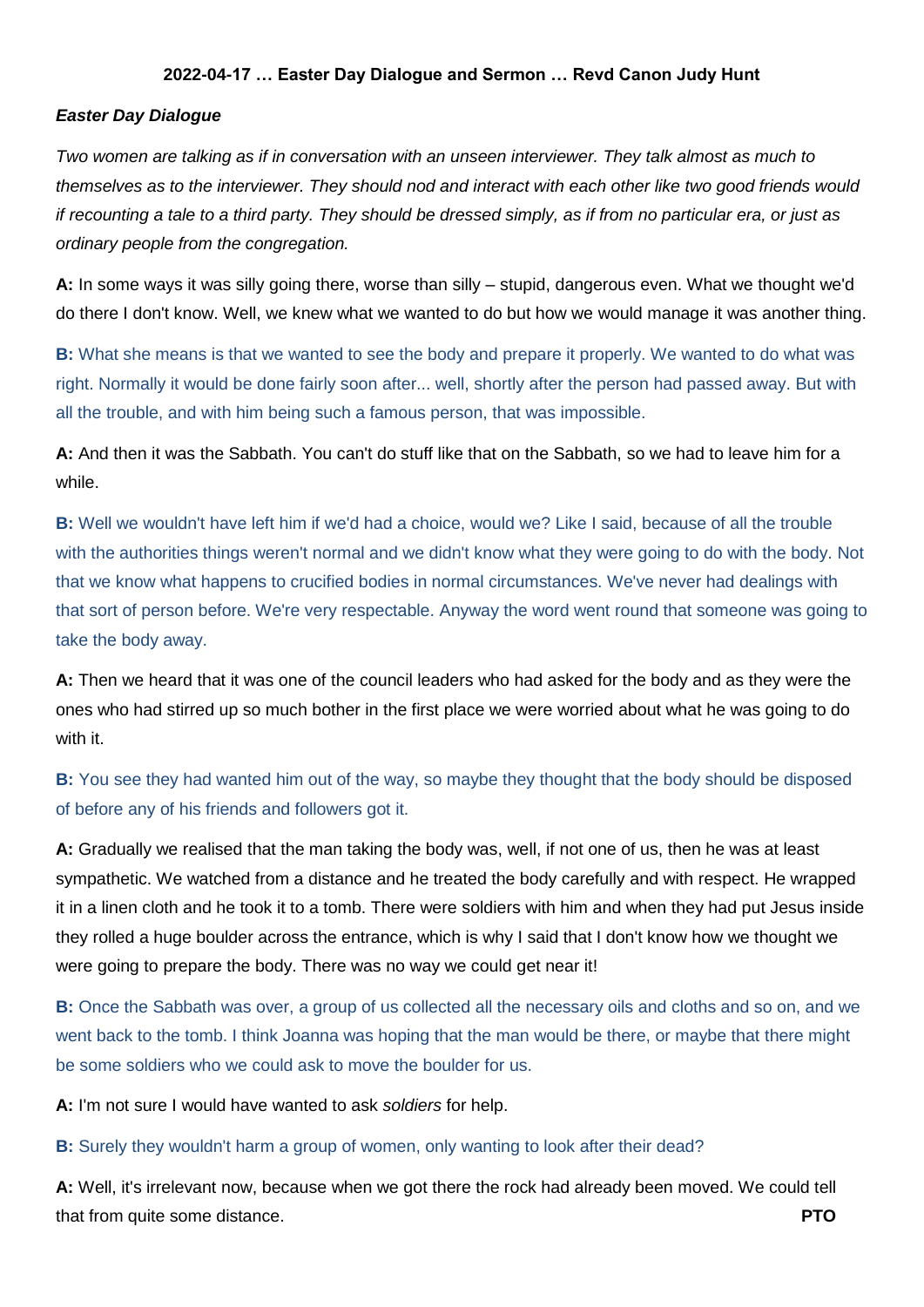**B:** We couldn't believe that someone else had rolled the stone away. Why would they? We approached carefully. We decided that the man must have been tending the body himself, or found some women to do it, but if there were soldiers around we didn't want to get ourselves in trouble.

**A:** We sort of coughed and shuffled a bit as we got near to the entrance. We didn't want to startle whoever was inside.

**B:** But it was us who got a shock. The tomb was empty and the body had gone! We were so upset. After following the man to find the place and preparing and everything, someone had moved his body and we didn't know where they had taken it. We didn't know how we'd find Jesus now. For some of us it was just too much to bear. We cried a little and hugged each other.

**A:** Then as we turned to go back out we saw two men, or at least they looked like men, but they had a sort of bright light all around them. (*Pause.* ) I found them pretty scary.

**B:** They spoke to us and asked us why we were looking in a place where the dead lie for someone who is alive.

**A:** They reminded us of what Jesus had said; that he would be handed over to sinful men, crucified and rise to life again on the third day It didn't make sense at the time, although now...Well, it had to be true.

**B:** We were really thrilled. To think that what he had said had come true – that he wasn't dead any more. It was incredible!

**A:** We were so thrilled we ran back to the house to tell the others. We couldn't wait to tell them the good news. But I have to say they thought we'd gone mad. I'm sure they thought we were just a group of hysterical women who'd gone to the wrong place, or imagined something in the dim light.

**B:** Peter ran off to look, though. I'm not sure if he wanted to prove us wrong or if he just had to see for himself. Either way, when he came back he said that he was amazed, that all he could see were the cloths lying on the ground.

**A:** So you can see why we are so certain that he is alive. And to think that at first I had thought we were making a useless journey because I didn't know how we were going to open the tomb. (*Shakes head and shrugs.* ) How little I know of what he can do …

**The above, read by Revd Jane Stephenson and Sue Collins, is the introduction to the following by:**

**Revd Canon Judy Hunt …**

**Luke 24: 1 – 12**

#### **'How little I know of what he can do'**

That last phrase: **"How little I know of what he can do" …** 

What a realisation ... this woman had spent so much time with Jesus in the past three years. She'd heard his teaching, she had witnessed his miracles … and yet – his resurrection still blew her assumptions sky high:

**How little I know of what he can do (next page)**